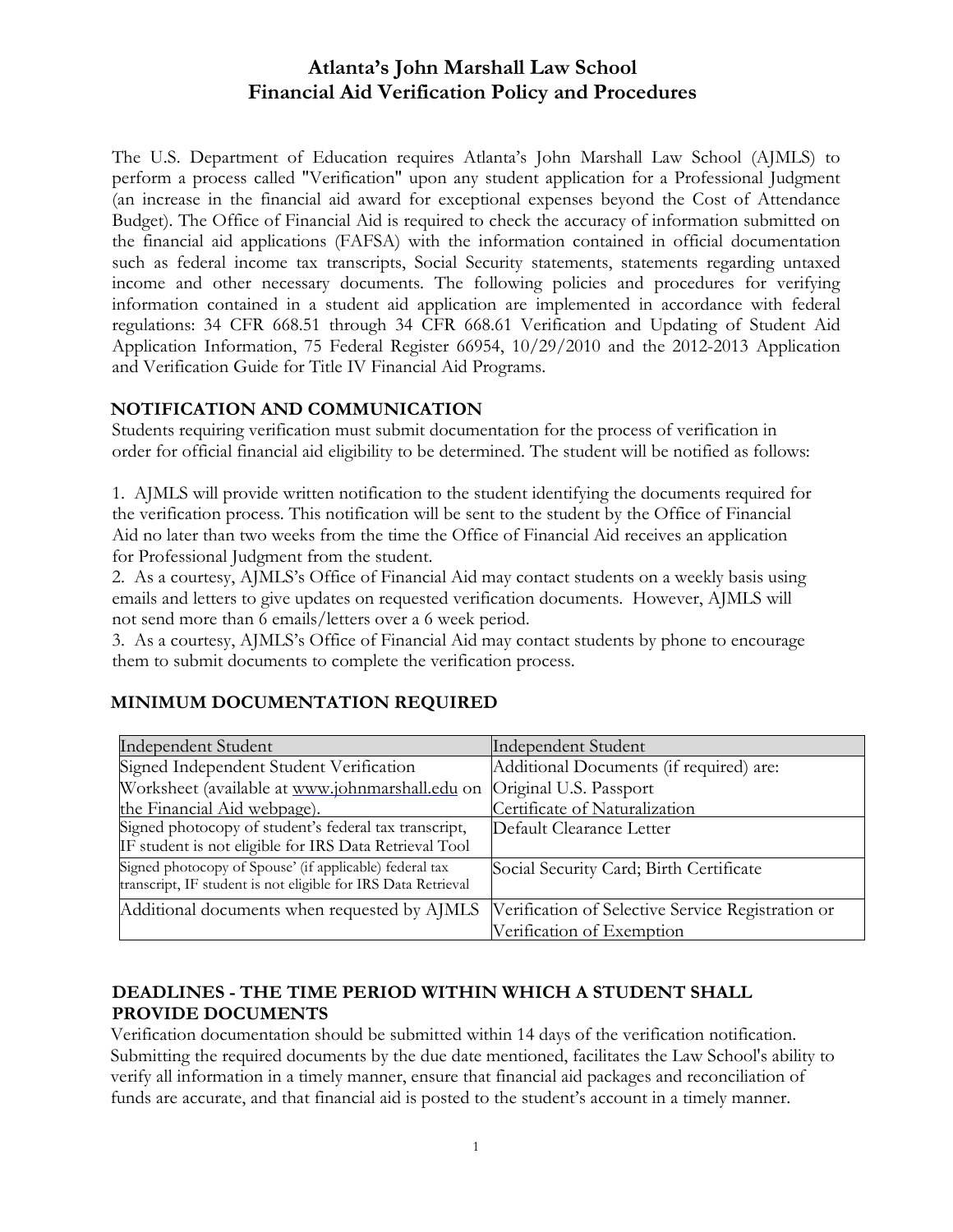# Atlanta's John Marshall Law School Financial Aid Verification Policy and Procedures

Failure to submit the required documentation (or submit it in a timely manner) will delay or eliminate the disbursement of additional federal and institutional financial aid funds.

Students who file federal tax filing extensions must forward a copy of the federal request for extension form to the AJMLS Office of Financial Aid along with copies of W2's. The Office of Financial Aid may request other documentation to verify income. If the Office of Financial Aid has sufficient documentation to complete verification, the awarded financial aid will only be temporary. The student must forward the completed tax transcript by November 1 to the Office of Financial Aid; otherwise, all financial aid will be rescinded.

#### LOSS OF AID ELIGIBILITY

No additional financial aid will be disbursed to a student's account if the student verification process is not complete. Failure to submit the required documentation (or submit it in a timely manner) may eliminate the eligibility for additional federal and institutional financial aid funds.

#### CONFLICTING INFORMATION POLICY

The AJMLS Office of Financial Aid exercises its right to seek additional information whenever there is conflicting information in a student file. Conflicting information must be resolved before financial aid funds may be fully processed and/or disbursed. Failure to reach resolution within the enrollment period (which requires written documentation for the student's financial aid file) eliminates aid eligibility. In some cases, resolution of conflicting information within 30 days of the end of the enrollment period may not provide sufficient time to process financial aid for that enrollment period. Therefore, aid eligibility could be eliminated.

The Office of Financial Aid will notify the student in writing if there is a need for further documentation to satisfy verification requirements. This notification will occur within two weeks of the initial review of submitted documentation by the Office of Financial Aid. The student must respond within two weeks of the date of the notification. For information on the consequences of failing to provide the additional requested documentation, please refer to the Verification Policy section entitled "Loss of Aid Eligibility."

Overpayments of federal aid, if they occur, are resolved when AJMLS makes subsequent adjustments to the student's account. If, in the event that an adjustment cannot be made by AJMLS to the student's account, AJMLS will refer the overpayment to the proper federal agency.

## CORRECTION OF INFORMATION

AJMLS will electronically submit the verified corrections to the U.S. Department of Education. This will ensure that corrections are made known to all parties and that the needs analysis will be updated accurately and according to federal standards. Additionally, the student is required to update any subsequent or related applications such as private scholarship forms and other related institutional applications.

## MISUSE OF FINANCIAL AID AND REFERRAL PROCESS

The AJMLS Office of Financial Aid will report any suspected fraud or falsified information (on the part of the student, the parent, preparer of financial aid applications, or related parties) to the U.S.